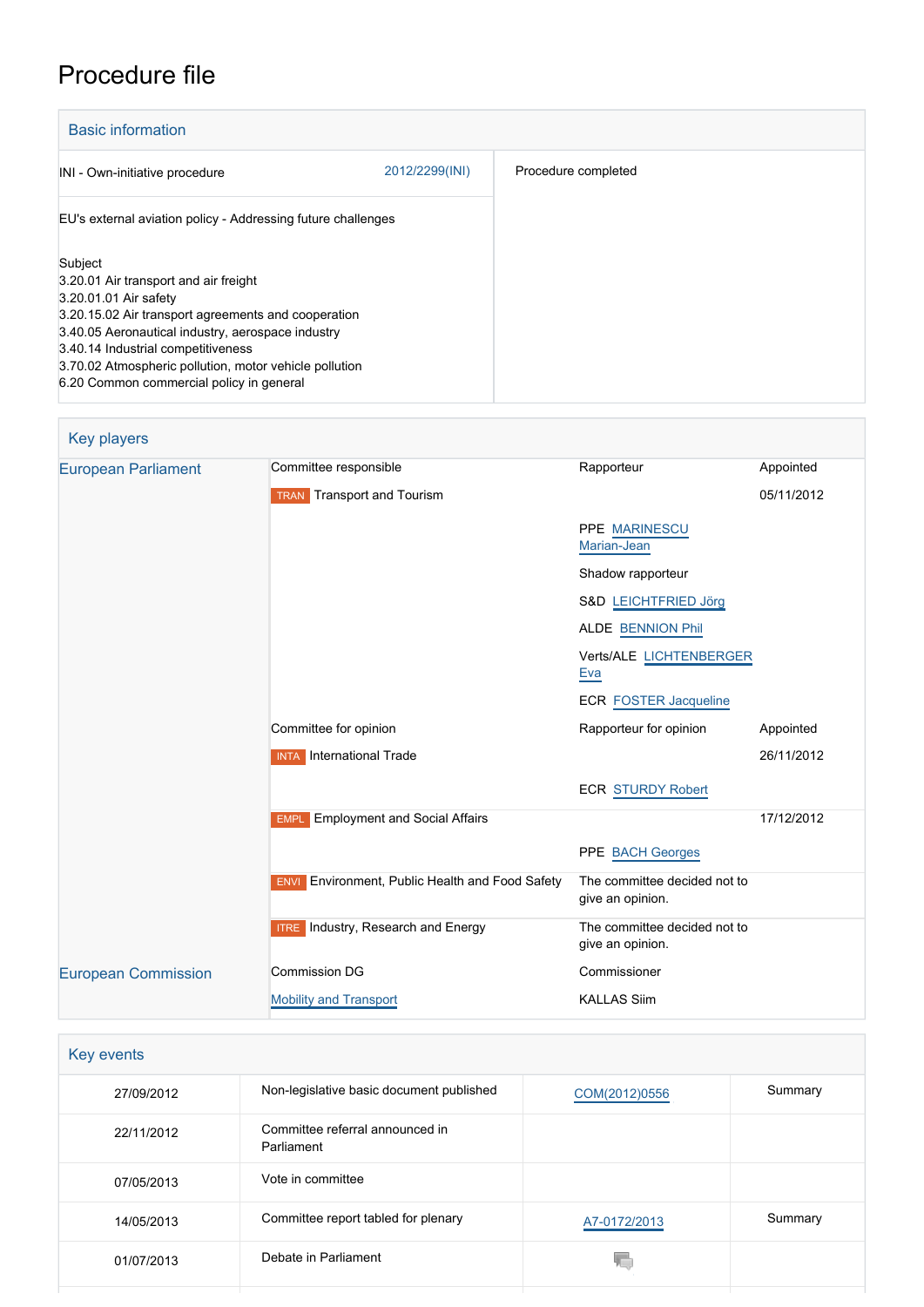| 02/07/2013 | Results of vote in Parliament  |              |         |
|------------|--------------------------------|--------------|---------|
| 02/07/2013 | Decision by Parliament         | T7-0290/2013 | Summary |
| 02/07/2013 | End of procedure in Parliament |              |         |

| <b>Technical information</b> |                                |  |  |
|------------------------------|--------------------------------|--|--|
| Procedure reference          | 2012/2299(INI)                 |  |  |
| Procedure type               | INI - Own-initiative procedure |  |  |
| Procedure subtype            | Initiative                     |  |  |
| Legal basis                  | Rules of Procedure EP 54       |  |  |
| Other legal basis            | Rules of Procedure EP 159      |  |  |
| Stage reached in procedure   | Procedure completed            |  |  |
| Committee dossier            | TRAN/7/11249                   |  |  |

#### Documentation gateway

| Non-legislative basic document                         |             | COM(2012)0556 | 27/09/2012 | EC        | Summary |
|--------------------------------------------------------|-------------|---------------|------------|-----------|---------|
| Committee draft report                                 |             | PE506.143     | 01/03/2013 | EP        |         |
| Committee opinion                                      | <b>INTA</b> | PE504.234     | 21/03/2013 | <b>EP</b> |         |
| Amendments tabled in committee                         |             | PE508.010     | 28/03/2013 | EP        |         |
| Committee opinion                                      | <b>EMPL</b> | PE506.104     | 03/05/2013 | EP        |         |
| Committee report tabled for plenary, single<br>reading |             | A7-0172/2013  | 14/05/2013 | <b>EP</b> | Summary |
| Text adopted by Parliament, single reading             |             | T7-0290/2013  | 02/07/2013 | EP        | Summary |
| Commission response to text adopted in<br>plenary      |             | SP(2013)627   | 28/11/2013 | EC        |         |

### EU's external aviation policy - Addressing future challenges

PURPOSE: Communication reviewing EU external aviation policy and setting out the main points of a new policy.

CONTENT: this Communication evaluates the progress achieved since the [Commission's 2005 Communication](http://www.eur-lex.europa.eu/LexUriServ/LexUriServ.do?uri=COM:2005:0079:FIN:EN:PDF) in developing an EU external aviation policy and discusses changing conditions in aviation and the need for a way forward. While the Communication considers that the policy established in 2005 goes in the right direction, it recognises that, seven years later, the world of aviation is a very different place. European aviation urgently needs a stronger framework where fair and open competition can thrive, and this can be ensured by a much more coordinated European approach to external aviation relations.

Achievements of EU policy: the paper states the achievements of the EU's external aviation policy over the past seven years, based on three key pillars have been considerable.

1. Restoring legal certainty: legal certainty has been restored to nearly 1000 bilateral air services agreements with 117 non-EU countries. Of these, 55 countries have agreed to amend all their bilateral agreements with EU Member States through Horizontal Agreements with the EU while the remaining countries have done so on a bilateral basis with individual EU Member States. There is, however, still work to be done with a few important aviation countries, to complete the implementation of EU designation. These include India, China and South Korea and also South Africa, Kenya, Nigeria and Kazakhstan.

2. The creation of a common aviation area with neighbouring countries: solid progress has been made, with agreements already signed with the Western Balkans, Morocco, Jordan, Georgia and Moldova and an agreement has been initialled with Israel. Negotiations are ongoing with Ukraine and Lebanon, and are expected to start soon with Tunisia and Azerbaijan, and at some stage, also with Armenia. The economic benefits resulting from the first of these agreements (Western Balkans and Morocco) have been estimated at a total of 6 billion between 2006 and 20115.

3. Comprehensive agreements with key partners: since 2005, the EU has also negotiated comprehensive air transport agreements with a number of key trading partners: the United States, Canada and Brazil. These comprehensive agreements aim at a combination of market opening, creating the conditions for fair and open competition through regulatory convergence, liberalisation of ownership and control of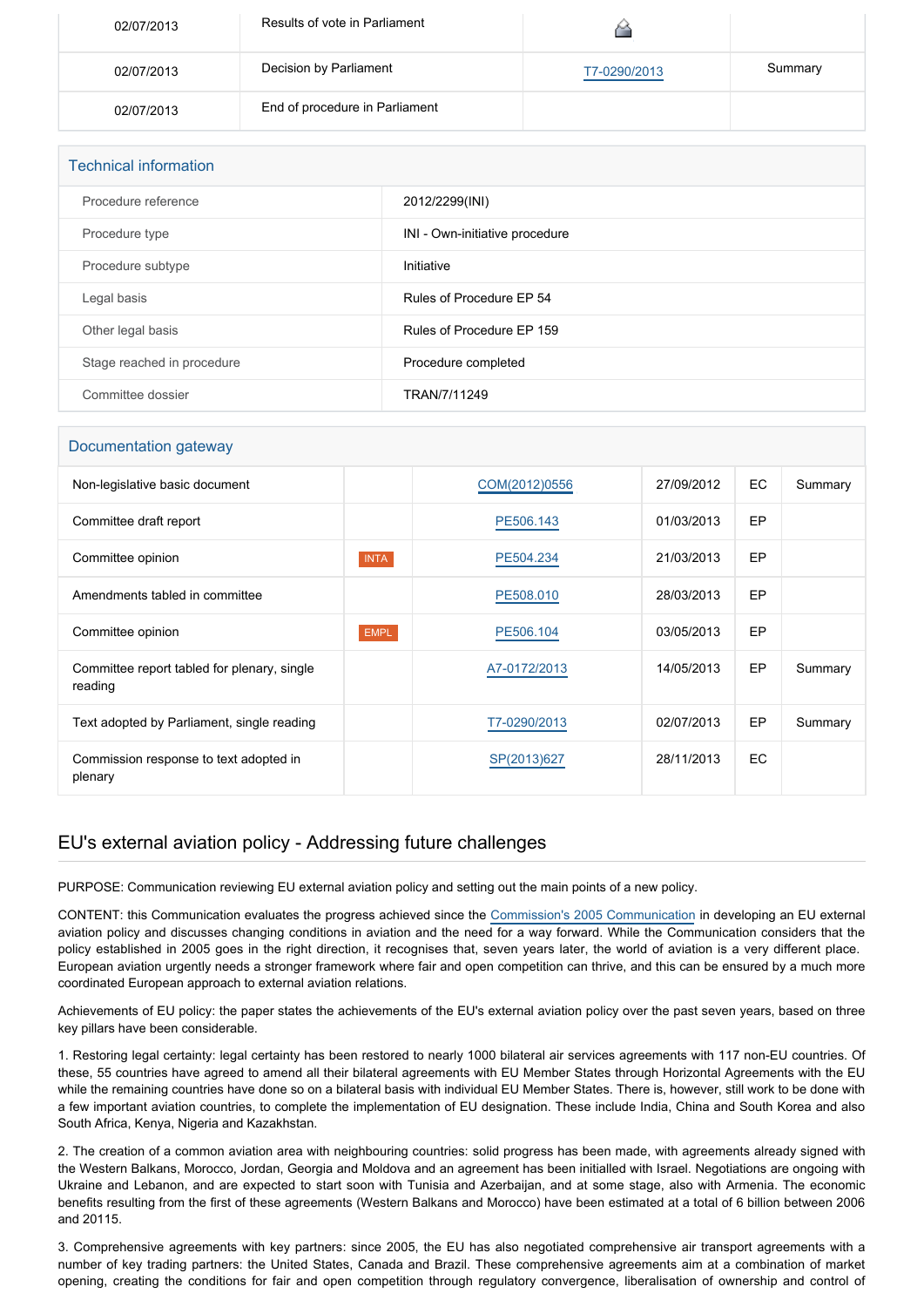airlines and resolving "doing business" issues. A first stage agreement with the United States was signed in April 2007 and a second stage agreement in June 2010. The EU-US agreement has played a pivotal role in shifting international aviation agreements away from mere market access negotiations. For the first time, a major international agreement acknowledged that conditions for competition also needed to be addressed and harmonised to ensure fair competition. The EU and the US have developed a new template agreement that facilitates the role of aviation.

Need for further action: reviewing and upgrading the EU external aviation policy is urgent.

- The pace of un-coordinated market liberalisation, at EU Member State level with certain non-EU countries is such that action is not taken now, then in a few years' time it may be too late. And in this, Member States' apparent intent to continue to grant bilateral air traffic rights to third countries without commensurate return, or account taken of the EU-level implications, could be a contributing factor.
- Sufficient headway has not been made in tackling ownership and control restrictions. These threaten to ossify the development of a global industry and deny EU carriers important new sources of capital. It is urgent to extend the scope of EU-level negotiations to a number of key and increasingly important aviation partners.

Trends: despite the current economic crisis, global air transport over the long-term is expected to grow by around 5% annually until 2030. Demand for air transport is primarily driven by economic growth and prosperity. With an expected average annual GDP growth rate for Europe of 1.9% between 2011 and 2030 compared, for example, with growth rates for India and China of 7.5% and 7.2% respectively, aviation growth will see a relative shift to areas outside the EU with Asia and the Middle East expected to become the focus of international air traffic flows. Half of the world's new traffic added during the next 20 years will be to, from, or within the Asia-Pacific region, which will overtake the US as leader in world traffic by 2030 reaching a market share of 38%. Due to below-average growth rates, EU carriers will be losing market shares to non-EU airlines in most regions. In 2003, EU carriers had a market share of 29% of all inter-regional capacity in the world. By 2025, this share is expected to have fallen to 20%. This trend means that, if nothing is done, European airlines will be less able to generate growth for the European economy. At the same time, non-EU carriers have reinforced their global position. For example, the fastest regional traffic growth in the world is expected to be in the Middle East, where by 2030 the region's airlines will represent 11% of world traffic, up from 7% in 2010.

Main objectives of a new aviation policy: the paper discusses the principal points of a new aviation policy, stressing the need to ensure fair competition and liberalise airline ownership.

- · Regulation No (EC) 868/2004 was intended to protect against subsidisation and unfair pricing practices causing injury to EU carriers in the supply of air services from non-EU countries. However, strong calls have been made for developing more effective EU instruments in the aviation sector to protect European interests. The Regulation has never been used and the industry argues that it is not practicable as it has been modelled on tools used in anti-dumping and anti-subsidy for goods and is not properly adapted to the specificities of the aviation services sector. A more appropriate and effective instrument would need to be developed to safeguard fair and open competition in the EU's external aviation relations.
- · In addition, the Commission proposes the development most appropriately at EU- level of standard "fair competition clauses" to be agreed and included in the respective bilateral air services agreements with EU Member States.
- · Governments have still not reformed the archaic ownership and control rule. The logical starting point is the trans-Atlantic market. Since between them, the EU and US account for nearly half of global aviation, they represent a powerful bloc and the emergence of genuinely trans-Atlantic carriers would create important momentum. The time is now ripe to liberalise airline ownership and control in order to enable airlines to attract investment irrespective of the nationality of the investor. However, this important policy objective of allowing foreign investment in airlines should also be pursued more widely - both bilaterally between the EU and other key partners, and at a global multilateral level notably through ICAO. The EU should take a stronger lead in assessing how the concerns related to the current ownership and control clauses can be catered for, particularly with like- minded countries, whilst also addressing the need for airlines to access capital funding and enhancing the attractiveness of airlines in the financial markets.

Lastly, it is estimated that there would be very significant economic benefits, more than EUR 12 billion per year, from further EU-level comprehensive air transport agreements with neighbouring countries and key partners particularly in fast-growing and/or restricted markets. These include, notably, Turkey, China, Russia, Gulf States, Japan, Egypt and India. It is also important to finalise negotiations with Australia and to allow the benefits to start flowing from the EU-Brazil agreement, the signature of which has unfortunately been delayed.

### EU's external aviation policy - Addressing future challenges

The Committee on Transport and Tourism adopted the own-initiative report by Marian-Jean MARINESCU (EPP, RO) on the EUs External Aviation Policy Addressing future challenges, in response to the Communication on the same subject.

Members emphasise the progress made in creating a single and open Union regional market and, at the same time, in building a common Union approach to its External Aviation Policy. Although they welcome the Commission Communication and the vital role of the aviation sector to the Unions economy, they regret the number of job cuts implemented and scheduled by European airlines since 2012 amounts to more than 20 000 in spite of the fact that this industry supports over 5 million European jobs and accounts for 2.4% of the Unions GDP.

Members highlight the progress made as regards the Single European Sky (SES), in particular the SES Air Traffic Management Research (SESAR). However, they are concerned about delays in implementing the SES and SESAR, given the unnecessary costs these delays impose on airlines and their customers. They support the Commission in taking punitive action against those Member States who have not complied with the deadline and who have failed to make any progress regarding the Functional Airspace Blocks.

Overall, Members call on the Commission and the Member States to press ahead with the implementation of the SES and SESAR with a view to consolidating the position of the Unions industry in the competitive global market. The report stresses that, as a comprehensive External Aviation Policy has not been achieved despite effort over the past seven years, a more coordinated Union approach, involving greater ambition, should be applied as soon as possible to establish fair and open competition.

In this regard, they take the view that European regulatory convergence is a key element for a strong European position on the global market.

2005 Communication and Parliaments resolution: Members welcome the progress made concerning the three pillars of the [2005 policy](http://eur-lex.europa.eu/LexUriServ/LexUriServ.do?uri=COM:2005:0079:FIN:EN:PDF): the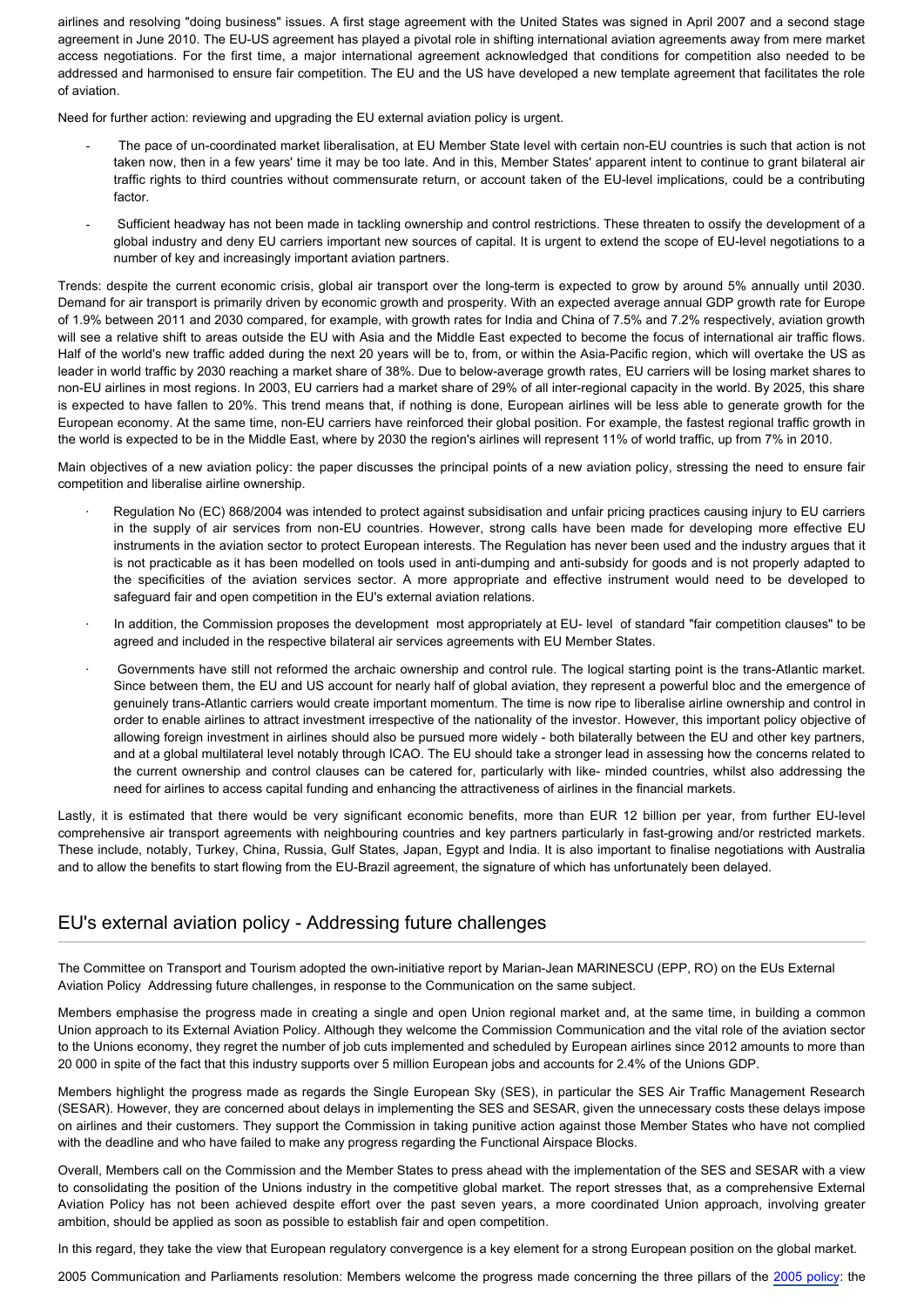principle of the Union designation is now recognised in more than 100 third countries and almost 1 000 bilateral air services agreements have been brought into conformity with Union law. They regret that important partners, including China, India and South Africa, have yet to accept these principles. They consider that these agreements have created important economic benefits and that substantial efforts have been undertaken to align different regulatory frameworks with Union legislation in areas such as safety, security, air traffic management, the environment, passenger rights, economic regulation and social aspects. Nevertheless, a strong Union External Aviation Policy focusing on the most significant growth markets in the long-haul sector would open up new economic opportunities for Union airlines, particularly in the Asia-Pacific region. Negotiations with Brazil are still to be concluded.

Members emphasise that some of the requests in Parliaments 2006 resolution are still to be met, in particular, the need to promote appropriate international safety and security standards, to ensure the equal treatment of Union and non-Union air carriers and to mitigate negative effects on the environment. On the other hand, they welcome the achievement of other points raised in the resolution, such as the extension of EASAs responsibilities.

Market: Members stress the significant changes in the Unions internal market as a result of the increased share of low-cost carriers. According to Members, the two business models (normal and low-cost) could find ways to complement each other when facing external market challenges. They note that extremely low ticket prices offered by some European low-cost carriers are compensated by the companies via unfair practices regarding working conditions, such as poor social and labour law standards for staff and minimal investments in safety standards.

The report notes that there is a great deal of competition between carriers as a result of low-cost airlines, which make up 40% of the Union aviation market. However, it stresses that, where a Member State has ratified ILO Conventions 87 and 98, airline companies must comply with their fundamental rights provisions regarding freedom of assembly, as well as the recognition of employee representatives and wage agreements, in which connection compliance must be monitored and infringements penalised. Members underline that the competitiveness of Union carriers is hampered at global level by factors such as the lack of a level playing field owing to, for example, different national taxes, congested airports, high ATM and airport charges, State aid received by competitors, the cost of carbon emissions, the application of lower social standards and different rules on State aid outside the Union. They call on the Commission to conduct a study on the Members States disparate air travel fees, duties, levies and taxes and the impact of these on ticket prices and airlines profits.

Future actions: Members take the view that the External Aviation Policy should fully respect the principle of reciprocity with a level playing field. They stress that air transport agreements with neighbouring countries and like-minded partners must contain a regulatory framework for fair competition.

Against this background, Members call for:

- the inclusion of regulatory conditions for safety, security, passenger rights, staff training and certification in comprehensive agreements;
- the completion of ongoing negotiations with neighbourhood countries such as Ukraine, Lebanon, Tunisia, Azerbaijan and Algeria and granting mandates for negotiation with Turkey, Armenia and Libya;
- the completion, as soon as possible, the negotiations of comprehensive air agreements, including with Australia and Brazil as well as with China, India and ASEAN and Gulf countries;
- the need fully to achieve the objectives set out in air transport agreements with key partners, in particular the US and Canada, including the removal of restrictions on foreign ownership and control of airlines;
- the inclusion of standard fair competition clauses in bilateral air services agreements;
- the application of a minimum set of standard Union legal requirements, notably with regard to regulatory cooperation, labour and environmental standards and passenger rights, to be included in bilateral agreements.

They also call on the Commission to propose an urgent revision or replacement of [Regulation 2004/868/EC](http://www.europarl.europa.eu/oeil/popups/ficheprocedure.do?lang=EN&procnum=COD/2002/0067) concerning protection against subsidisation and unfair pricing practices causing injury to Community air carriers.

Russia: Members note that the Russian Federation refuses to respect the agreement on the phasing-out of Siberian overflight royalties reached in the framework of the Russian Federations WTO accession in 2011. They consider that, as the Union carriers are placed under long-term discriminatory conditions by these illegal transit charges, the Union should be able to take reciprocal measures by denying or limiting transit over its territory or, more generally, by taking any measure related to the use of Union airspace for air carriers of the Russian Federation in order to motivate the Russian Federation to remove the above-mentioned charges, which are illegal under the Chicago Convention.

Lastly, they call on the International Civil Aviation Organisation (ICAO) to continue developing regulatory frameworks for the global aviation sector. In this regard, they call for negotiating mandates to be given to the Commission to clarify and strengthen the Unions representation within the ICAO.

## EU's external aviation policy - Addressing future challenges

The European Parliament adopted by 650 votes to 54, with 5 abstentions, a resolution on the EUs External Aviation Policy Addressing future challenges, in response to the Communication on the same subject.

Parliament emphasises the progress made in creating a single and open Union regional market and, at the same time, in building a common Union approach to its External Aviation Policy. Although it welcomes the Commission Communication and the vital role of the aviation sector to the Unions economy, they regret the number of job cuts implemented and scheduled by European airlines since 2012 amounts to more than 20 000 in spite of the fact that this industry supports over 5 million European jobs and accounts for 2.4% of the Unions GDP.

Parliament highlights the progress made as regards the Single European Sky (SES), in particular the SES Air Traffic Management Research (SESAR). However, it is concerned about delays in implementing the SES and SESAR, given the unnecessary costs these delays impose on airlines and their customers. It supports the Commission in taking punitive action against those Member States who have not complied with the deadline and who have failed to make any progress regarding the Functional Airspace Blocks.

Overall, Parliament calls on the Commission and the Member States to press ahead with the implementation of the SES and SESAR with a view to consolidating the position of the Unions industry in the competitive global market. The resolution stresses that, as a comprehensive